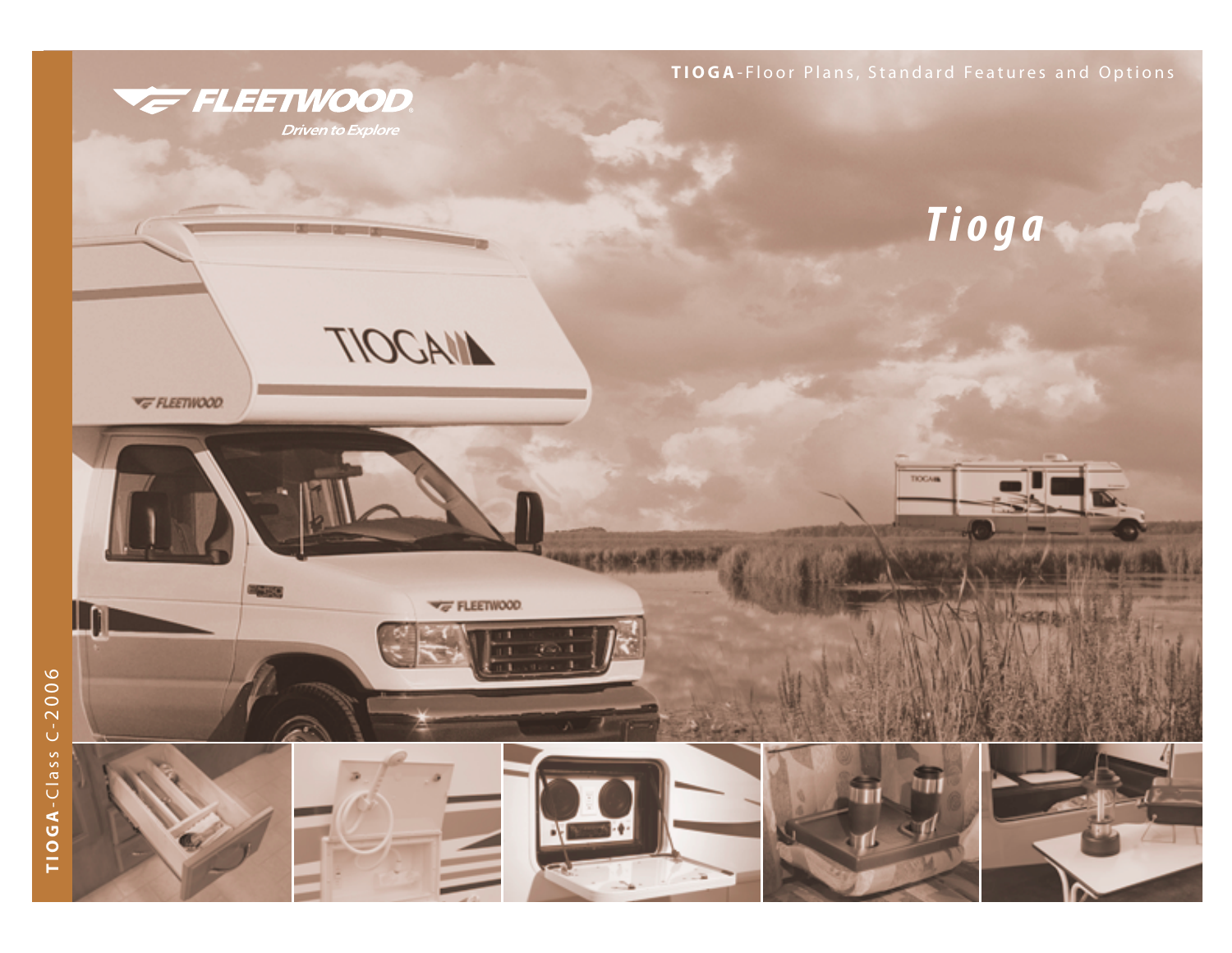#### Tioga

## Floor Plans

**22B**

Sleeping Accommodations: 5\*





Interior Storage Capacity: 57 cu. ft. Interior Storage Capacity: 57 cu. ft. Exterior Storage Capacity: 104 cu. ft. Exterior Storage Capacity: 104 cu. ft.



Single Slide-Out Sleeping Accommodations: 4\*



Interior Storage Capacity: 55 cu. ft. Interior Storage Capacity: 55 cu. ft. Exterior Storage Capacity: 15 cu. ft. Exterior Storage Capacity: 15 cu. ft.

**29V**

Sleeping Accommodations: 6\*



OPT. 835 TWIN BEDS W/NIGHTSTAND

NIGHT STAND

O'HD

TV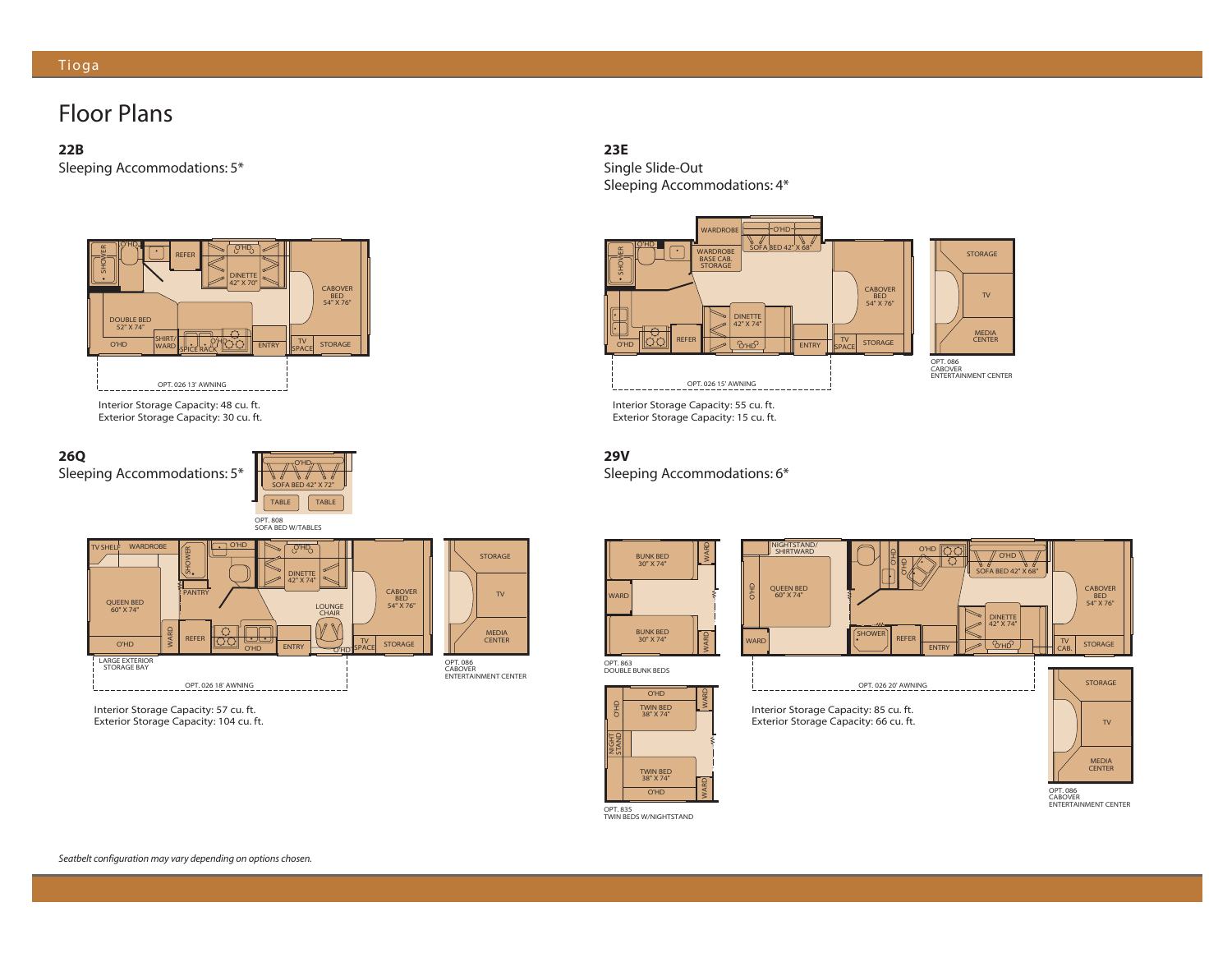### **E** FLEETWOOD



#### **31M**

Double Slide-Out Sleeping Accommodations: 5\*



Exterior Storage Capacity: 71 cu. ft. Exterior Storage Capacity: 71 cu. ft.

*\*Sleeping accommodations are based on designed sleeping areas and may be greater than Sleeping Capacity Weight Rating (SCWR) found on the Cargo Carrying Capacity label located in each RV. Sleeping accommodations are based on standard layout. Optional furniture may increase or decrease sleeping accommodations.*



## Setting the Standard in Motor Home Quality.

**Fleetwood® prototypes are exposed to thousands of miles of durability testing. Those components that don't survive are redesigned until they do.** This sets our standard in safety and durability.

**<sup>1</sup> Royal Tuff-Ply roofing technology is one of the most durable roofing materials on the market and also reflects sunlight to reduce chalking.** White roof material minimizes heat build-up, keeping the temperature cool and comfortable.

**2 Reliable TuffPEX® plumbing runs throughout each vehicle creating a durable seal on all internal tubing. TuffPEX® assures water flow and functions in colder temperatures.** The TuffPEX® system is an industry leader in quality plumbing.

**3 For each outer wall, Fleetwood uses one seamless, solid piece of its exclusive Tuff-Coat® fiberglass composite. It resists UV rays, cracks and impacts.**Our products look newer longer and that's a big plus at resale time.

**4 To assure a strong, weather-resistant structure, Fleetwood Vacu-bonds® all sidewalls, floors and ceilings to a durable aluminum or steel frame.** The Vacu-bond® process is unmatched by many competitors.

**5 High Density block foam insulation is precisely cut to fit between framing members.** This insures maximum insulation throughout the vehicle.

*Drawings are for illustrative purpose only to highlight aspects of motor home construction. Actual motor home design depends on model and is subject to change.*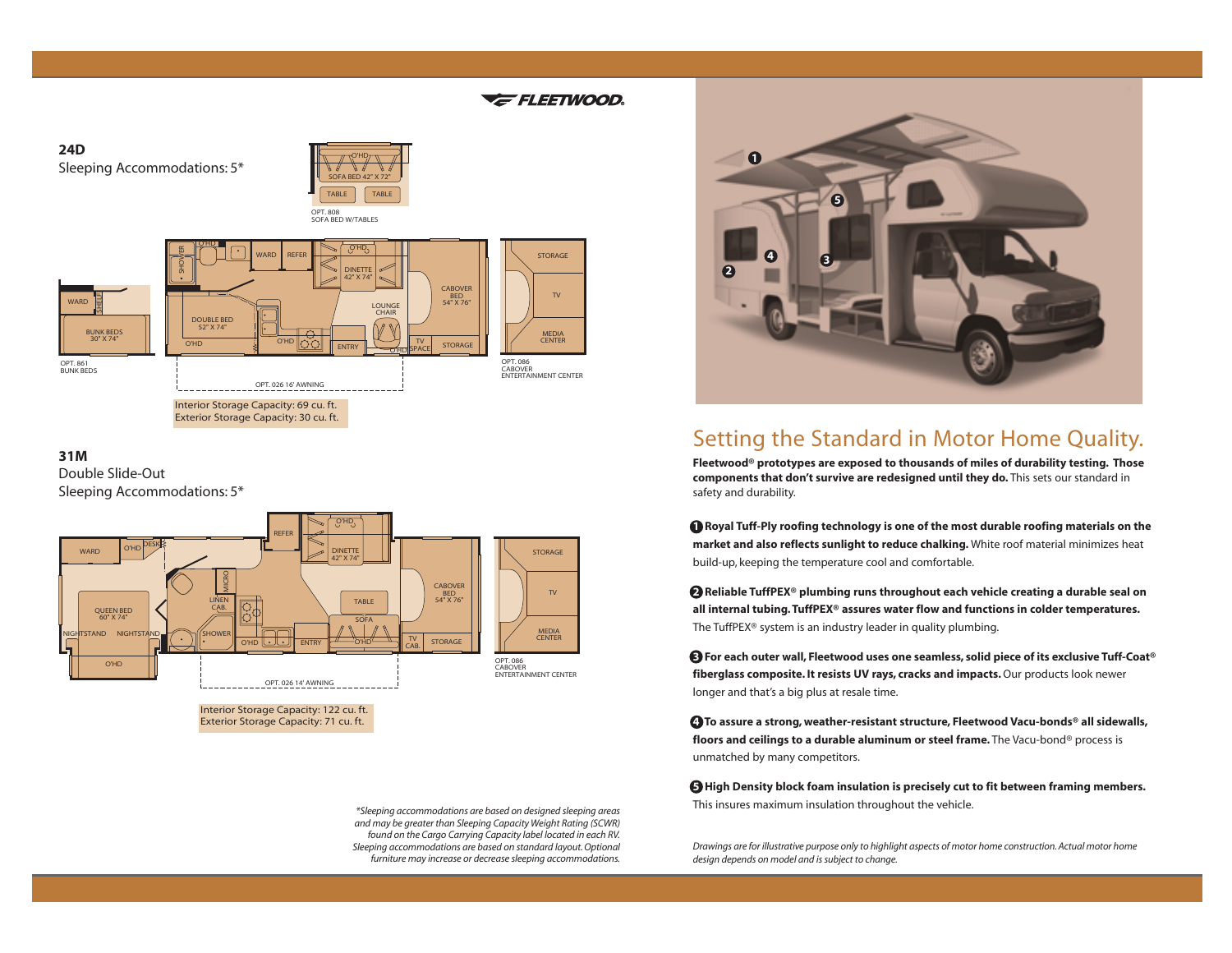# Standard Features

#### Interior Exterior

Tioga

#### **THROUGHOUT • Deluxe Roller Bearing, Full**

- **Extension Drawer Guides • Quality Constructed Furniture**
- **by Flexsteel®** • 12V Water Pump, Demand Operation
- 13,500 BTU Ducted Air Conditioner
- (22B,23E,24D & 26Q )
- 15,000 BTU Ducted Air Conditioner (29V & 31M)
- 25,000 BTU Furnace,Auto-Ignition, Ducted,Wall Mtd.Thermostat (22B,23E & 24D)
- 30,000 BTU Furnace, Auto-Ignition, Ducted,Wall Mtd.Thermostat (26Q,29V & 31M)

#### **DRIVER CONVENIENCE**

- **3-Point Seat Belts at Driver & Front Passenger Seats • In Dash AM/FM Radio w/CD**
- **Player** • 4 Speakers, (2 in Cab Doors,
- 2 Ceiling Mounted)

#### **LIVING ROOM**

- **54" X 76" Cabover Bed with Patented Slider Bunk Operation, Privacy Curtain, Roof Vent & Sliding Side Windows**
- **Day/Night Pleated Shades**
- **Dinette,Convertible for Sleeping • Large Viewing Window at Dinette**
- **Sofabed w/Armrests & Snack**
- **GALLEY**
- **Drawer Boxes w/Real Wood Construction**
- **Kitchen Convenience Package: Spice Rack, Knife Holder, Paper Towel Holder, Sink Cover/Cutting Board, Silverware Drawer**

#### **BEDROOM**

- **Innerspring Mattress (N/A on 23E) • Night Pleated Shades (N/A on 23E)**
- **Roof Vent (N/A on 23E)**

#### **BATHROOM**

- **Bath Door w/Residential Passage Lock and Towel Bars • Skylight/Roof Vent w/12V Fan**
- Marine Toilet • Medicine Cabinet w/Wood

#### **SAFETY/CONVENIENCE**

• 10 ABC Fire Extinguisher • Carbon Monoxide Detector/Alarm

*\* Bold Denotes Fleetwood's Key Features*

• 6 Gallon Water Heater,Electronic Ignition, Propane • Auxiliary Battery,Disconnect Switch on Monitor Panel • Carpet w/Pad & Vinyl Flooring in Galley & Lavy • GFI Circuit Protection in Galley,Lavy, Patio Receptacles • Monitor Panel:Auxiliary & Chassis Battery Condition Check,Holding Tank Levels, Fresh Water Tank Level, Propane Tank Level, All Level Readings in 1/4 Increments,Direct Spark Ignition Water Heater Switch w/Lighted Indicator,Water Pump

• Cabover Bunk Ladder (Supplied w/Cabover Bunk Arrangement) • Chassis Supplied: Heating & Air Conditioning, Cigarette Lighter/12V Power Supply, Intermittent Windshield Wipers, Power Steering w/Tilt Wheel, Cruise Control,

#### **Tray/Convertible for Sleeping (23E & 29V)**

• 2 Cup-Holders in Dinette • Ceiling Lights w/Wall Switches at Entry & Lavy • Dinette/Refrigerator Slide-Out w/Debris Awning (31M) • Lap Belts at Select Living Area

#### **• Microwave Oven w/Electronic Touch Pad**

• 3-Burner Range w/High-Output/ Piezo Ignitor & Oven • Decor Wall Border • Dometic® 6 cu. ft.

#### **• TV Shelf w/12V & Cable Jacks, AC Receptacle (24D, 26Q and 29V)** • Adjustable Reading Lights (N/A on 23E)

Construction • Molded ABS Shower/Tub Surround/Pan • Rectangular Sink w/Dual Control Faucet

#### • Large Entry Assist Handle • Propane Detector/Alarm

Switch w/On Indicator Light, Battery Disconnect Switch,Generator Start/Stop Switch & Hour Meter • Mortise & Tenon Doors w/Hardwood Frames • Water Heater Bypass Valve-Fresh Water System Winterization • Water Pump Controller,On/Off Switches at Galley & Lavy • Windsor Birch Woodgrain Cabinetry

Sunvisors (2), Dome Light, Beverage Cup-Holders, Map Pocket • Driver/Front Passenger Airbag Supplemental Restraint System • Flexsteel® Adjustable/Reclining Bucket Seats w/Armrest (Ford®) • Power Windows & Door Locks

Seating Positions

• Swivel Base Lounge Chair w/Dual Lock Position (24D & 26Q ) • Telephone/Modem Jack w/Exterior Jack Input • Wardrobe/Sofa Slide-Out w/Debris Awning (23E)

Refrigerator/Freezer • Flip-Top Extension (N/A on 23E) • Rangehood w/Light & Fan • Residential Size Double Bowl Sink • Single Lever Faucet

• Bedspread w/Pillow Shams (N/A on 23E ) • Double Bed (22B & 24D) • Queen Bed (26Q, 29V & 31M)

• Shower Head w/Flexible Hose Extension • Wall Mounted Mirror

#### • Smoke Detector/Alarm

**THROUGHOUT • High-Gloss Tuff-Coat® Smooth Fiberglass Exterior**

#### **• Onan® 4.0kW Microquiet Generator (2.8 kW on 22B)**

#### **AUTOMOTIVE**

**• Chevy® Express/Workhorse™ Chassis, 6.0L Vortec™ V8 w/300 HP, Dual Airbags, 4W Anti-Lock Brakes, Automatic 4-Speed Transmission w/Overdrive • Ford® E450 Chassis, 6.8L Triton® V10 w/305 hp, Dual Airbags, 4W Anti-Lock Brakes, Automatic 5-Speed Transmission** 

#### **SAFETY/CONVENIENCE • High Mounted Large Taillights**

**• Radius Tinted Windows** • 30-Amp, 30' Long Shore-Line Power Cord, Compartment Storage

#### **STORAGE**

**• Large, Multi-Door Storage Bay Compartment Access w/Smaller Storage Wells for Convenient Cargo Organization, Strut** 

#### **BODY STRUCTURE • Royal Tuff-Ply Radius Roof**

#### **w/ Ducted A/C • Vacu-bond® Hull Lamination Process**

• 26" Wide Radius Entry Door • Corrosion Resistant Aluminum

## **Options**

#### **EXTERIOR**

• Dual 6V Deep Cycle Auxiliary Batteries • Dual-Pane Windows (N/A w/Options 086, 808 or 861) • Electric Power Entry Step • Exterior Entertainment Center w/AM/FM/CD Player and Auxiliary Speaker, Coax Cable & 12V/110 **Receptacles** • Full Size Spare Tire w/Carrier • Holding Tank Heater

## Fleetwood Advantages

- *Complete TuffPEX® Plumbing System*
- *Royal Tuff-Ply UV-Resistant Heat/ Cold Insulated Roofing Technology • Vacu-Bond® Walls w/Smooth*

# **• Outstanding Exterior Graphics**

**and Styling** • City Water Hook-Up • Rear Ladder

#### **w/Overdrive**

• 12V Auxiliary Battery

- AC/DC Load Center w/12V Converter/Battery Charger
- Auxiliary Emergency Start Assist Switch on Dash

• Stainless Steel Wheel Liners • Trailer Hitch w/7 Point Electrical Hook-Up†

• AC Duplex GFI Receptacle on Patio Side

• Amber Porch Light w/Interior Switch

#### **Assisted Doors (26Q)**

• Insulated Locking Luggage Doors w/ Thumb Latch • Molded Cross-Link Polyethylene

#### Tube Hull Framing

- Molded Front Transition Trim
- Molded Rear Wall/Ceiling
- Transition Trim
- Molded Rear Wheel Trim Flares • Powder Coated, Steel
- Patio Awning Cover • Power/Heated Side Mirrors • Wash Unit w/Dual Control Faucet, Flexible Shower Hose & Water Pump On/Off Switch

#### **LIVING ROOM**

*• Vacu-Bond® Floor*

*Fiberglass*

• 19" Color TV w/Remote & DVD/VCR Combo • Cabover Entertainment System: 24" TV, Hi-Fi VCR/DVD Combo & Media Storage Center (N/A on 22B)

*High-Gloss Exterior Tuff-Coat®*

Battery Compartment Container & Lid Easy Access for Battery Maintenance & Electrical Components Check

> Running Boards • Side-Walls Framed with

1**1 ⁄2**" Aluminum Tubing

• Breakaway Side Mirrors • Entry Door w/Screen Door &

Deadbolt Lock

- Steel Powder-Coated Bumper
- 

**GALLEY** • Water Filtration System

#### **BEDROOM**

- Bunk Beds w/Cushions (24D) • Convertible Sofa w/Table (24D & 26Q)
- Double Bunk Beds w/Cushions (29V) • Twin Beds (29V)
- **THROUGHOUT (Interior)** • 15,000 BTU A/C with Heat Pump

(N/A on 22B)

## • Sewer Hose Compartment Located Near Holding Tank Dump Valves • Water Tank Drain

**E FLEETWOOD** 

† The chassis manufacturer recommends the installation of a supplemental brake control system to activate the brakes on the vehicle or trailer you are towing. Hitch receiver ratings expressed are maximum for the hitch receiver installed and may require the purchase of additional equipment that is dependant on the weight of the towed load. Consult with hitch receiver manufacturer for further information.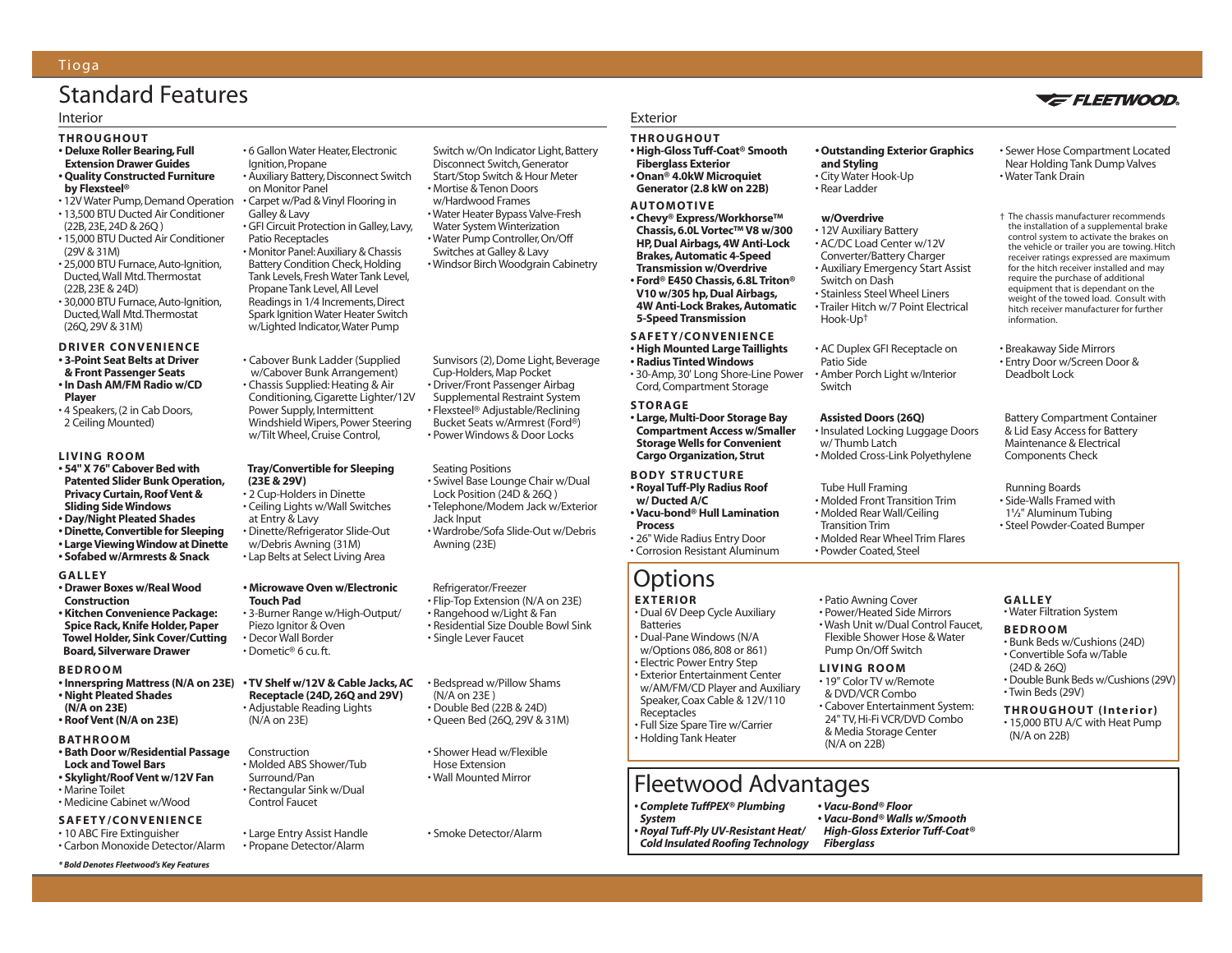## Weights and Measurements

| <b>FLOOR PLAN</b>                              | 22B                        | 23E                                       | <b>24D</b>                                            | <b>26Q</b>                                   | <b>29V</b>                       | 31M                                          |
|------------------------------------------------|----------------------------|-------------------------------------------|-------------------------------------------------------|----------------------------------------------|----------------------------------|----------------------------------------------|
| <b>Chassis</b>                                 | Chevy <sup>®</sup> Express | Ford® E450/<br>Chevy <sup>®</sup> Express | Ford <sup>®</sup> E450/<br>Chevy <sup>®</sup> Express | Ford <sup>®</sup> E450/<br>Chevy® Workhorse™ | Ford® E450/<br>Chevy® Workhorse™ | Ford <sup>®</sup> E450/<br>Chevy® Workhorse™ |
| <b>Engine Displacement (Liters)</b>            | 6.0                        | 6.8/6.0                                   | 6.8/6.0                                               | 6.8/6.0                                      | 6.8/6.0                          | 6.8/6.0                                      |
| <b>Wheelbase (Inches)</b>                      | 139                        | 158/159                                   | 158/159                                               | 176/177                                      | 198/199                          | 218/219                                      |
| <b>GVWR</b> (lbs) <sup>1</sup>                 | 12,300                     | 14,050/12,300                             | 14,050/12,300                                         | 14,050/14,050                                | 14,050/14,050                    | 14,050/14,050                                |
| Front GAWR (lbs) <sup>2</sup>                  | 4,300                      | 4,600/4,300                               | 4,600/4,300                                           | 4,600/4,600                                  | 4,600/4,600                      | 4,600/4,600                                  |
| Rear GAWR (lbs) <sup>2</sup>                   | 8,600                      | 9,450/8,600                               | 9,450/8,600                                           | 9,450/9,450                                  | 9,450/9,450                      | 9,450/9,450                                  |
| Base Weight (lbs) <sup>3</sup>                 | 9,300                      | 10,119/9,806                              | 9,990/9,677                                           | 10,702/10,550                                | 10,850/10,700                    | 11,860/11,710                                |
| <b>GCWR</b> (lbs) <sup>4</sup>                 | 15,800                     | 19,050/15,800                             | 19,050/15,800                                         | 19,050/17,550                                | 19,050/17,550                    | 17,550/17,550                                |
| <b>Hitch Rating Weight (lbs)<sup>†</sup></b>   | 3,500                      | 5,000/3,500                               | 5,000/3,500                                           | 5,000/3,500                                  | 5,000/3,500                      | 3,500/3,500                                  |
| Tongue Weight (lbs) <sup>+</sup>               | 350                        | 500/350                                   | 500/350                                               | 500/350                                      | 500/350                          | 350/350                                      |
| <b>Fuel Capacity (gal)</b>                     | 35                         | 55/55                                     | 55/55                                                 | 55/55                                        | 55/55                            | 55/55                                        |
| <b>DIMENSIONS AND CAPACITIES</b>               |                            |                                           |                                                       |                                              |                                  |                                              |
| Overall Length <sup>5</sup>                    | 23'1''                     | 24'0"/24'11"                              | 25'0"/25'11"                                          | 27'0"/27'11"                                 | 30'0"/30'11"                     | 32'1"/33'0"                                  |
| <b>Overall Height (with A/C)</b>               | 10'9"                      | 10'9"                                     | 10'9"                                                 | 10'9"                                        | 10'9"                            | 11'4"                                        |
| Overall Width (maximum) <sup>6,7</sup>         | 102"                       | 102"                                      | 102"                                                  | 102"                                         | 102"                             | 102"                                         |
| <b>Interior Height (maximum)</b>               | 79"                        | 79"                                       | 79"                                                   | 79"                                          | 79"                              | 79"                                          |
| <b>Interior Width (maximum)</b>                | 96"                        | 96"                                       | 96"                                                   | 96"                                          | 96"                              | 96"                                          |
| <b>Fresh Water Holding Tank (gal)</b>          | 30                         | 35                                        | 30                                                    | 30                                           | 30                               | 30                                           |
| <b>Grey Water Holding Tank (gal)</b>           | 36                         | 36                                        | 36                                                    | 34                                           | 37                               | 37                                           |
| <b>Black Water Holding Tank (gal)</b>          | 35                         | 35                                        | 35                                                    | 36                                           | 37                               | 37                                           |
| Appliance Propane Tank (gal) (WC) <sup>8</sup> | 14                         | 14                                        | 14                                                    | 14                                           | 14                               | 14                                           |
| <b>Water Heater Tank (gal)</b>                 | 6                          | 6                                         | 6                                                     | 6                                            | 6                                | 6                                            |

**Liquid Weight Reference:** Water (gal) =  $(8.3 \text{ lbs}/3.8 \text{ kgs})$  Fuel (gal) =  $(6.1 \text{ lbs}/2.8 \text{ kgs})$  Propane (gal) =  $(4.2 \text{ lbs}/1.9 \text{ kgs})$ 

**Metric Conversion:** Multiply pounds x 0.453 to obtain kilograms. Multiply gallons x 3.785 to obtain liters.

| <b>CHASSIS</b>          | $FORD^{\circ}E450$                   | <b>CHEVY® EXPRESS/CHEVY® WORKHORSE™</b> |
|-------------------------|--------------------------------------|-----------------------------------------|
| <b>Alternator Amps:</b> | 130 Amp                              | 145 Amp                                 |
| <b>Engine:</b>          | 6.8L Triton <sup>®</sup> V10         | 6.0L Vortec™ V8                         |
| Horsepower:             | 305 HP                               | 300 HP                                  |
| <b>Transmission:</b>    | 5-Speed Automatic w/Overdrive 5R110W | 4-Speed Automatic w/Overdrive 4L80E     |
| Torque:                 | 420 lb-ft @ 3250 RPM                 | 360 lb-ft @ 3200 RPM                    |



- 1.GVWR (Gross Vehicle Weight Rating) is the maximum permissible weight of this fully loaded motor home. The GVWR is equal to or greater than the sum of the unloaded vehicle weight plus the cargo carrying capacity.
- 2.GAWR (Gross Axle Weight Rating) is the maximum permissible loaded weight a specific axle is designed to carry.
- 3. Base Weight is the estimated weight of the motor home without fuel, options, water, cargo or passengers.
- 4.GCWR (Gross Combined Weight Rating) is the value specified by the motor home manufacturer as the maximum allowable loaded weight of this motor home with its towed vehicle. Towing and braking capacities may be different. Refer to Fleetwood and chassis manufacturer's manuals for complete information.
- 5. Length taken from front bumper to rear bumper (excludes accessories).
- 6. Excludes safety equipment and awnings.
- 7. Motor homes feature a body-width over 96" which will restrict your access to certain roads. Before purchasing, you should research any state and/or province road laws which may affect your usage.
- 8.Tank manufacturer's listed water capacity (WC). Actual propane capacity is 80% of water listing as required by the safety code.
- † The chassis manufacturer recommends the installation of a supplemental brake control system to activate the brakes on the vehicle or trailer you are towing. Hitch receiver ratings expressed are maximum for the hitch receiver installed and may require the purchase of additional equipment that is dependant on the weight of the towed load. Consult with hitch receiver manufacturer for further information.

*IMPORTANT — PLEASE READ: Product information, photography and illustrations included in this publication were as accurate as possible at the time of printing. For further product information and changes, please visit our website at www.fleetwoodrv.com or contact your local Fleetwood dealer. Prices, materials, design and specifications are subject to change without notice. All weights, fuel, liquid capacities and dimensions are approximate.Fleetwood has designed its recreational vehicles to provide a variety of uses for its customers. Each vehicle features optimal seating, sleeping, storage and fluid capacities.The user is responsible for selecting the proper combination of loads (i.e. occupants, equipment, fluids, cargo,etc.) to ensure that the vehicle's capacities are not exceeded.*